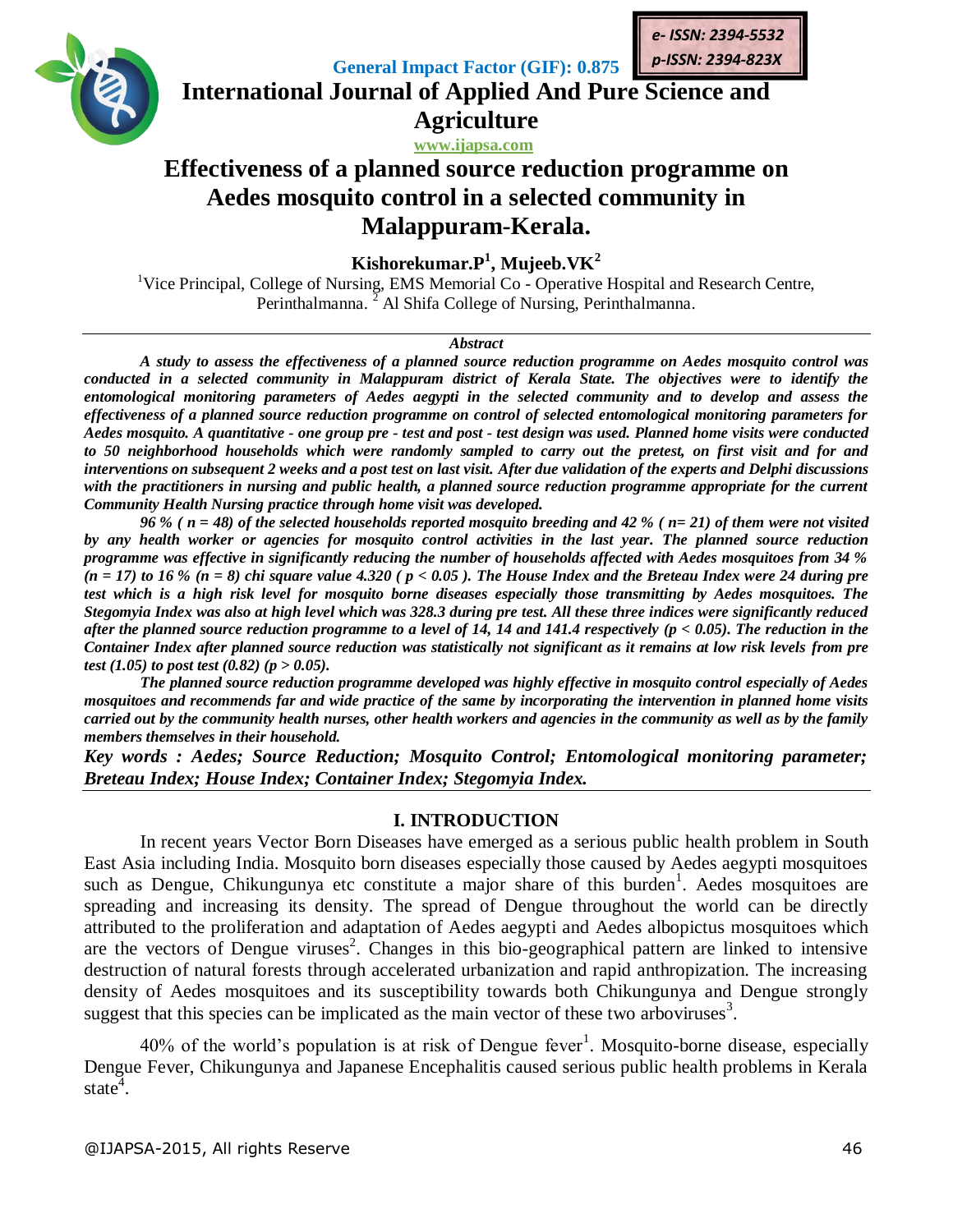### *International Journal of Applied and Pure Science and Agriculture (IJAPSA) Volume 01, Issue 3, [March - 2015] e-ISSN: 2394-5532, p-ISSN: 2394-823X*

An important fact is that these diseases can be easily controlled by man through environmental modification. A Comprehensive and integrated mosquito management program including source reduction, chemical control with resistance management and biological vector control are essential. WHO Expert Committee on Vector Biology and Control defined environmental management as an important component among the three areas of vector surveillance such as environmental modification, environmental manipulation, and changes in human habitat or behavior<sup>3</sup>.

The source reduction programme adopted in this study was a structured set of activities practiced by the community health nurse along with the family members during home visit for elimination of mosquito breeding places or for making the breeding places unsuitable for mosquito breeding or for preventing mosquitoes from reaching the breeding places in and around the houses as well as motivating the family towards practicing these activities. This intervention was the independent variable in the study. The effectiveness of this intervention was tested using reduction in the entomological monitoring parameters of Aedes mosquito control.

The need of the time is sensitization and mobilization of the family and community as well as the field health workers towards mosquito control through source reduction which is the potentially ideal and most environment friendly method for controlling mosquitoes. The control interventions can change the spatial and temporal dispersal of Aedes mosquitoes and perhaps the pattern of habitat utilization<sup>5</sup>. Hence entomological studies should be conducted before any vector control operations, especially against Aedes mosquitoes.

Accordingly a study to assess the effectiveness of a planned source reduction programme on Aedes mosquito control was conducted in a selected community in Malappuram district of Kerala State. The objectives of the study were to identify the entomological monitoring parameters of Aedes aegypti in a selected community and to develop and assess the effectiveness of a planned source reduction programme on control of selected entomological monitoring parameters for Aedes mosquito.

### **II. METHODOLOGY**

A quantitative approach following one group pre - test and post - test design was used in this study. 50 neighborhood households were randomly sampled from the selected community. Planned home visits were conducted to these selected households to carry out the pretest during first visit and for and interventions on subsequent visits during a period of 2 weeks and for a post test on last visit. After due validation of the experts and practitioners in nursing and public health, a planned source reduction programme appropriate for the current Community Health Nursing practice was developed for the study. It was designed specifically for easy incorporation with various steps in home visit. As a part of this intervention a self instructional booklet on mosquito control through source reduction was also developed and distributed among the households.

The study was conducted in 50 households clustered in to 5 groups in the selected community. The data was collected using structured observation checklists and questionnaires after obtaining necessary sanctions from local government, health authorities and an informed consent from the head of the family. The baseline information about the household and entomological monitoring parameters was assessed. Major Entomological Monitoring Parameters identified for testing the effectiveness of the Planned Source Reduction Programme were Breteau Index, House Index, Container Index and Stegomyia Index.

House or premises index, container index, Breteau index and Stegomyia larval index are the most widely used larval indices. Stegomyia indices were developed to monitor the progress of vector eradication efforts and to protect Aedes aegypti free zones from re-infestations. The house or premises index has been used most widely, but it neither takes into account the number of containers with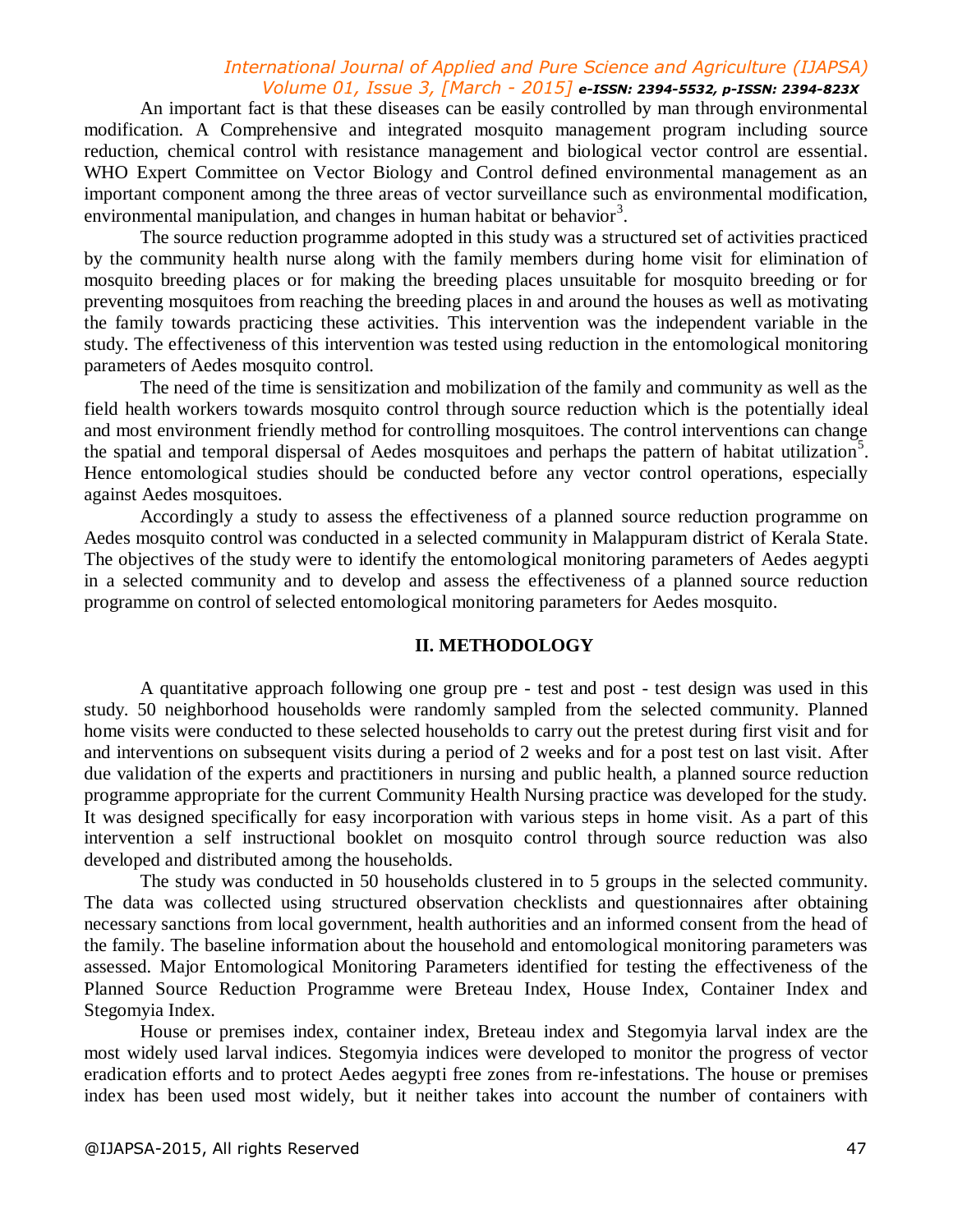# *International Journal of Applied and Pure Science and Agriculture (IJAPSA) Volume 01, Issue 3, [March - 2015] e-ISSN: 2394-5532, p-ISSN: 2394-823X*

immature mosquitoes nor the production of adults from those containers. The container index provides information on the proportion of water-holding containers. The Breteau index establishes a relationship between positive containers and houses. Breteau Index is an indicator of prevalence rather than abundance<sup>7</sup>. The method of calculation and interpretation of these indices were done as follows.

| <b>NETROUS OF CALCULATION AND INTERPRETATION OF ENFOMOLOGICAL MONITORING PARAMETERS</b> |                                                                |                                                                                                                                    |              |                                                                     |  |  |  |  |
|-----------------------------------------------------------------------------------------|----------------------------------------------------------------|------------------------------------------------------------------------------------------------------------------------------------|--------------|---------------------------------------------------------------------|--|--|--|--|
| <b>SI</b><br>N <sub>0</sub>                                                             | <b>Entomological</b><br><b>Monitoring</b><br><b>Parameters</b> | <b>Formula for calculation</b>                                                                                                     |              | interpretations                                                     |  |  |  |  |
| $\mathbf{1}$                                                                            | <b>Container</b><br><b>Index</b><br>CI<br>or Source Index      | Number of mosquito breeding sources or<br>containers positive For Aedes mosquito<br>larvae<br>Total number of containers inspected | X 100        | High risk : $> 5$<br>Low risk : $\leq$ 5                            |  |  |  |  |
| $\mathfrak{2}$                                                                          | <b>House index</b><br>$\mathbf{H}$<br>or Aedes Index<br>AI     | Number of houses positive for<br>Aedes mosquito larvae<br>Total number of houses inspected                                         | <b>X</b> 100 | High risk<br>: >10<br>Moderate risk: 1-<br>10<br>Low risk<br>$:$ <1 |  |  |  |  |
| 3                                                                                       | <b>Breteau</b><br><b>Index</b><br>BI                           | Number of mosquito breeding sources<br>positive For Aedes mosquito larvae<br>Total number of houses inspected                      | <b>X</b> 100 | High risk<br>: >10<br>Moderate risk: 1-<br>10<br>Low risk<br>: <1   |  |  |  |  |
| 4                                                                                       | Stegomyia<br><b>Index</b><br><b>SI</b>                         | Number of sources or containers positive<br>for<br>any kind of mosquito larvae<br>Number of people living in the area              | X 1000       |                                                                     |  |  |  |  |

# **Methods of calculation and interpretation of Entomological Monitoring Parameters**

### **III. RESULTS**

The adult mosquitoes were observed for their presence or absence in any of the indoor and outdoor areas in selected households was carried out in this study. The number of mosquitoes present such as mosquito counting using various instruments like ovitraps etc were not carried out in this study as World Health Organization (W H O) and other organizations are not much favoring the adult mosquito counting nowadays especially in areas which are at high risk for mosquito borne diseases. 96 % (n=48) of the selected households reported mosquito breeding, and 34 % of them were specifically affected with Aedes mosquitoes. This finding reveals that Aedes is an important species of mosquitoes prevalent in our community.

42% of selected households were not visited by any health worker or agencies for mosquito control activities in the last year. This shows the poor co ordination and organization of the mosquito control activities by the health and local authorities in the selected community. An effective and integrated approach for mosquito control with good community participation is essential for controlling the mosquito breeding.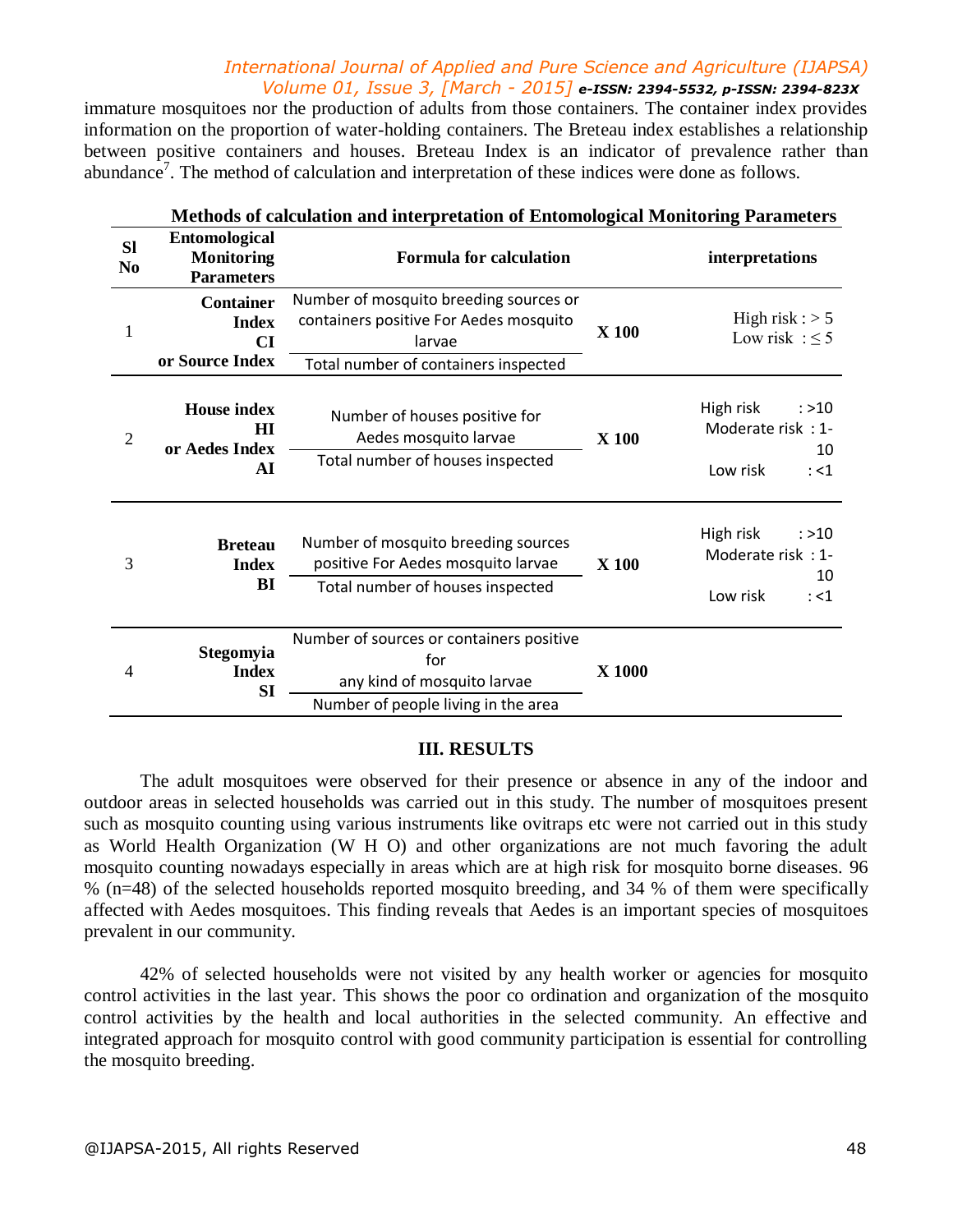### *International Journal of Applied and Pure Science and Agriculture (IJAPSA) Volume 01, Issue 3, [March - 2015] e-ISSN: 2394-5532, p-ISSN: 2394-823X*

The planned source reduction programme developed as a part of the study was highly effective in reducing all most all of these entomological monitoring parameters. The reduction in the households affected with Aedes adult was statistically significant after the planned source reduction programme ( $p <$ 0.05) whereas the reduction in adult mosquitoes in general was not statistically significant ( $p > 0.05$ ).

During pre test the House Index of the community was 24, Container Index was 1.05, Breteau Index was 24 and Stegomyia Index was 328.3. All these indices were reduced during post test as follows.

| <b>Sl</b><br>N <sub>0</sub> | <b>Entomological Monitoring</b><br><b>Parameters</b> | <b>Pre Test</b> | <b>Post Test</b> | T test Value |
|-----------------------------|------------------------------------------------------|-----------------|------------------|--------------|
| 1                           | House index HI or<br><b>Aedes Index AI</b>           | 24.00           | 14.00            | $3.162*$     |
| $\mathbf{2}$                | <b>Container Index CI or</b><br><b>Source Index</b>  | 1.05            | 0.82             | 2.033        |
| 3                           | <b>Breteau Index</b><br>BI                           | 24.00           | 14.00            | $3.162*$     |
| 4                           | <b>Stegomyia Index</b><br><b>SI</b>                  | 328.30          | 141.40           | 4.096*       |

### **Table showing reduction in selected entomological monitoring parameters (N=50)**

\* Significance at a level of p<0.05

The House Index was 14 with a reduction of 41.7%, Container Index was 0.82 with a reduction of 89 21.9%, Breteau Index was 14 with a reduction of 41.7% and the Stegomyia Index was 141.4 with a reduction of 56.9%. The planned source reduction programme was effective in significantly reducing the number of households affected with Aedes mosquitoes from 34% (n=17) to 16% (chi square: 4.320;  $p < 0.05$ ).

The House Index and the Breteau Index were 24 during pre test which is a high risk level for mosquito borne diseases especially those transmitting by Aedes mosquitoes. The Stegomyia Index was also at high level which was 328.3 during pre test. All these three indices were significantly reduced after the planned source reduction programme to a level of 14, 14 and 141.4 respectively ( $p < 0.05$ ). The reduction in the Container Index after planned source reduction was statistically not significant as it remains at low risk levels from pre test  $(1.05)$  to post test  $(0.82)$  (p  $> 0.05$ ).

The reduction in the risk level from high risk status to moderate and low risk level was not achieved after the planned source reduction programme in this study, even though there was a significant reduction in most of these entomological monitoring parameters after the intervention. The finding can be interpreted that the House Index, Breteau Index and Stegomyia Index were very high during the pre test which remained at high risk level even after a significant reduction in their index scores. The Container Index was at a low risk level during the pre test itself in which no further reduction in risk level was possible.